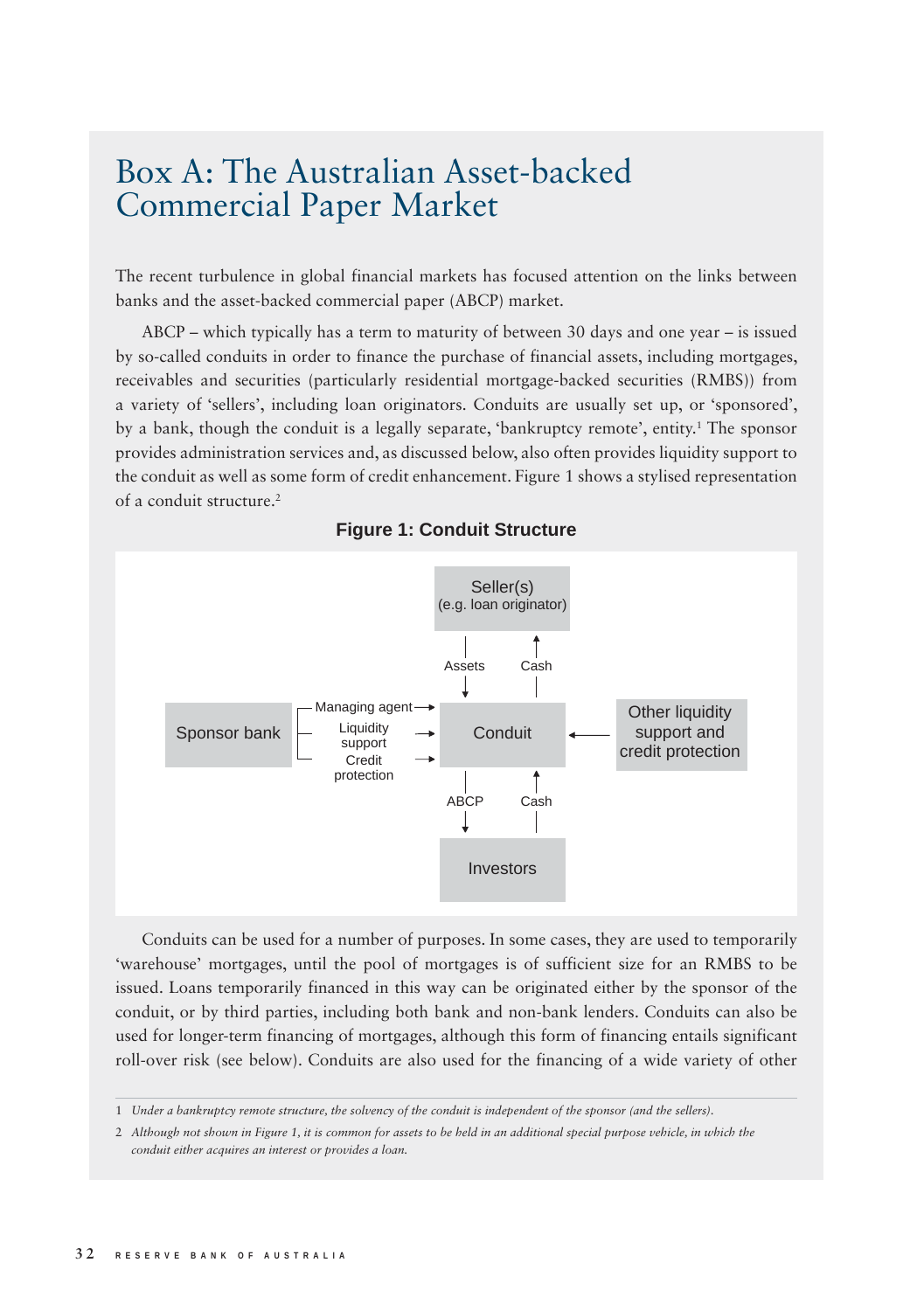assets, including margin loans and vehicle leases that typically have much shorter maturities than mortgages and RMBS.

The Australian ABCP market has grown strongly in recent years, although it remains relatively small compared with that in many other countries. Based on programs rated by Standard

& Poor's, it is estimated that the value of outstanding ABCP almost doubled over the past three years, to around \$68 billion as at June 2007 (Graph A1).3 Around half of the outstanding ABCP had been issued onshore, with most of the remainder issued in the United States, and a small share in the European market. In total, it is estimated that there are 560 pools of assets backing around 60 different ABCP programs.

Of the ABCP outstanding, over 80 per cent had been issued by 'multi seller' conduits, which, as the name suggests, buy assets from a number



of different originators. Within a multi-seller structure, individual ABCP issues can either be backed by the conduit's entire pool of assets, or by specified assets within the total pool; the latter type of ABCP is known as a segregated issue.

According to data from Standard & Poor's, around 45 per cent of the underlying collateral for Australian ABCP is residential mortgages, and a further 17 per cent is RMBS (Table A1). Only a small share of these loans was non-conforming (2 per cent) and, according to Standard  $&$ Poor's, Australian ABCP has little, if any, exposure to US sub-prime mortgages or collateralised debt obligations backed by US sub-prime RMBS. The ABCP backed by residential mortgages accounts for just 3½ per cent of the value of Australian housing loans; in comparison, longerterm RMBS account for around one quarter of total housing loans.

The credit quality of ABCP is potentially higher than that of the assets which back it. This is because most ABCP programs have credit enhancement which protects investors against default on the underlying assets. Reflecting this, ABCP is generally highly rated – around 80 per cent of outstanding ABCP is rated 'A-1+' by Standard & Poor's, the highest rating available. Credit enhancement can be transaction-specific or program-wide. Many conduits use a combination of both; the transaction-specific enhancement usually provides first-loss protection ahead of the program-wide enhancement. Transaction-specific credit enhancement provides protection on a specific asset pool and cannot be used to cover losses on the rest of the

<sup>3</sup> *These data do not include programs that are privately placed or unrated. Note that the value of the collateral underlying the outstanding ABCP is slightly higher.*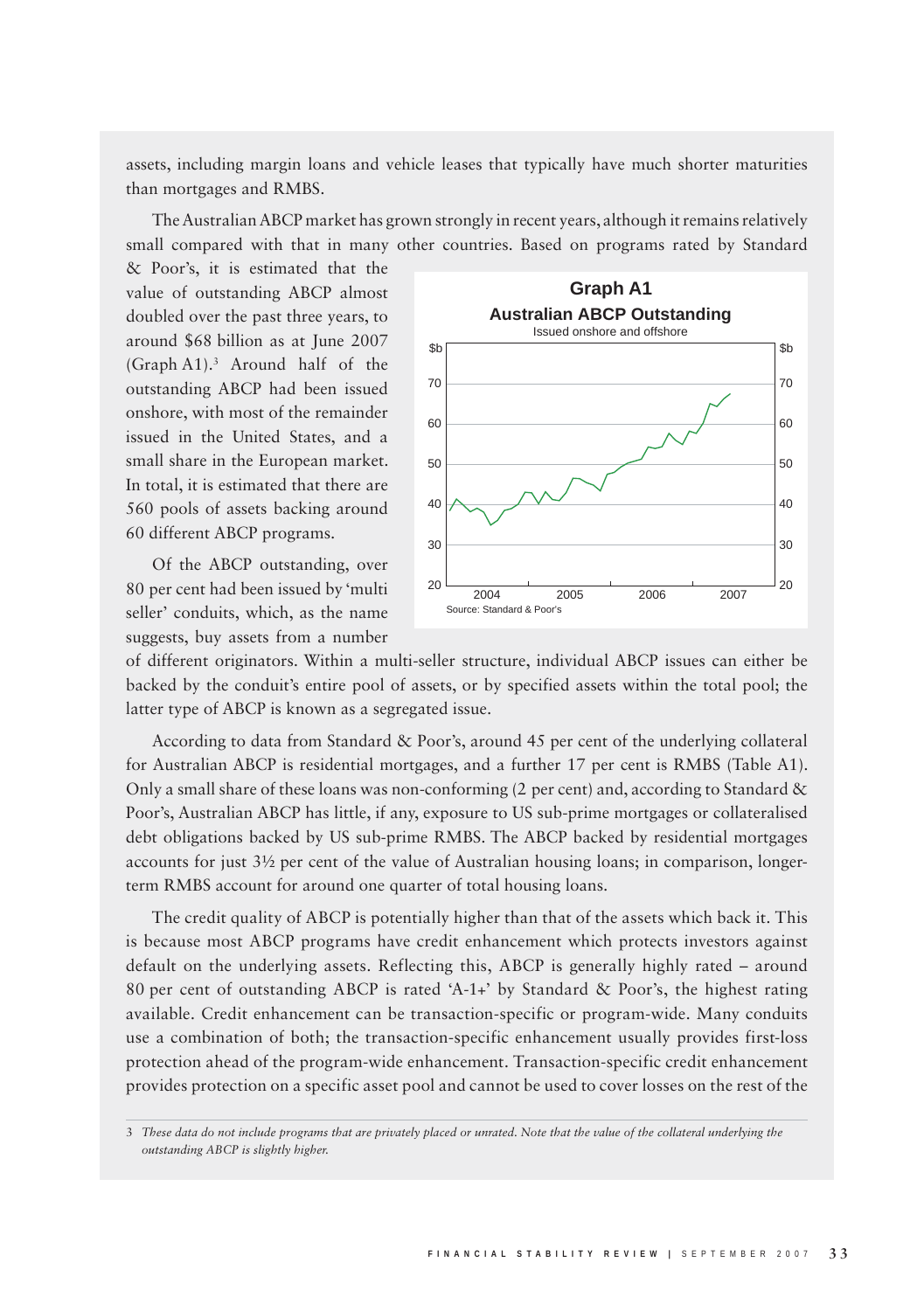## **Table A1: Collateral Underlying Outstanding ABCP** June 2007

|                                 | \$ billion | Per cent<br>of total |
|---------------------------------|------------|----------------------|
| Residential mortgages           | 32.9       | 4.5                  |
| of which:                       |            |                      |
| Prime                           | 32.1       | 44                   |
| Non-conforming                  | 0.8        | $\mathbf{1}$         |
| Residential mortgage-backed     |            |                      |
| securities                      | 12.3       | 17                   |
| of which:                       |            |                      |
| Prime                           | 11.6       | 16                   |
| Non-conforming                  | 0.7        | 1                    |
| Auto/equipment loans & leases   | 4.8        | 7                    |
| Equities                        | 4.2        | 6                    |
| Margin loans                    | 4.0        | 6                    |
| Infrastructure bonds            | 3.9        | 5                    |
| Small business loans            | 2.1        | 3                    |
| Trade receivables               | 2.1        | 3                    |
| Commercial mortgage-backed      |            |                      |
| securities                      | 1.7        | $\overline{2}$       |
| Collateralised debt obligations | 1.4        | 2                    |
| Corporate bonds & loans         | 0.6        | $\mathbf{1}$         |
| Credit card receivables         | 0.5        | 1                    |
| Other                           | 2.0        | 3                    |
| Total                           | 72.5       | 100                  |

Source: Standard & Poor's

conduit's portfolio of assets. Often it is provided by over-collateralisation of the asset pool, commonly 10 per cent. Program-wide credit enhancement is frequently provided by the sponsoring bank in the form of a letter of credit (often equal to 10 per cent of the ABCP). At times, it may also be provided by the issuance of subordinated notes that absorb losses first. When ABCP is backed by highly-rated securities, rather than loans or receivables, the program usually does not have additional credit enhancement, though the underlying securities may be highly rated because of their own credit enhancement, through subordination and/or lenders' mortgage insurance.

The term to maturity of ABCP is usually less than the maturity of the underlying assets, so funding of the assets generally relies on the ability of the conduit to roll over its maturing paper, with the new paper being used to repay investors in the

maturing paper. Given the roll-over risk, most conduits have back-up lines of credit, which typically cover the full value of the maturing ABCP. These back-up arrangements are often provided by the sponsor, but third parties are also sometimes involved. According to Standard & Poor's, \$24 billion (or 37 per cent) of the liquidity facilities for rated Australian conduits were provided by the four largest Australian-owned banks as at June 2007; the remainder were largely provided by branches of foreign-owned banks operating in Australia.<sup>4</sup>

An alternative to the back-up lines is to issue paper with an option to extend the maturity if the conduit is unable to roll over the paper. Once the paper is extended, the issuer pays a higher rate (often an extra 25 basis points) to the current holders and the paper is repayable by a fixed maturity date, normally in less than 270 days. This alternative arrangement is in place

<sup>4</sup> It is worth noting that these figures understate the overall exposure of Australian banks to conduit vehicles, as banks also *provide liquidity support to conduits not captured in the Standard & Poor's data, such as foreign conduits and unrated programs.*